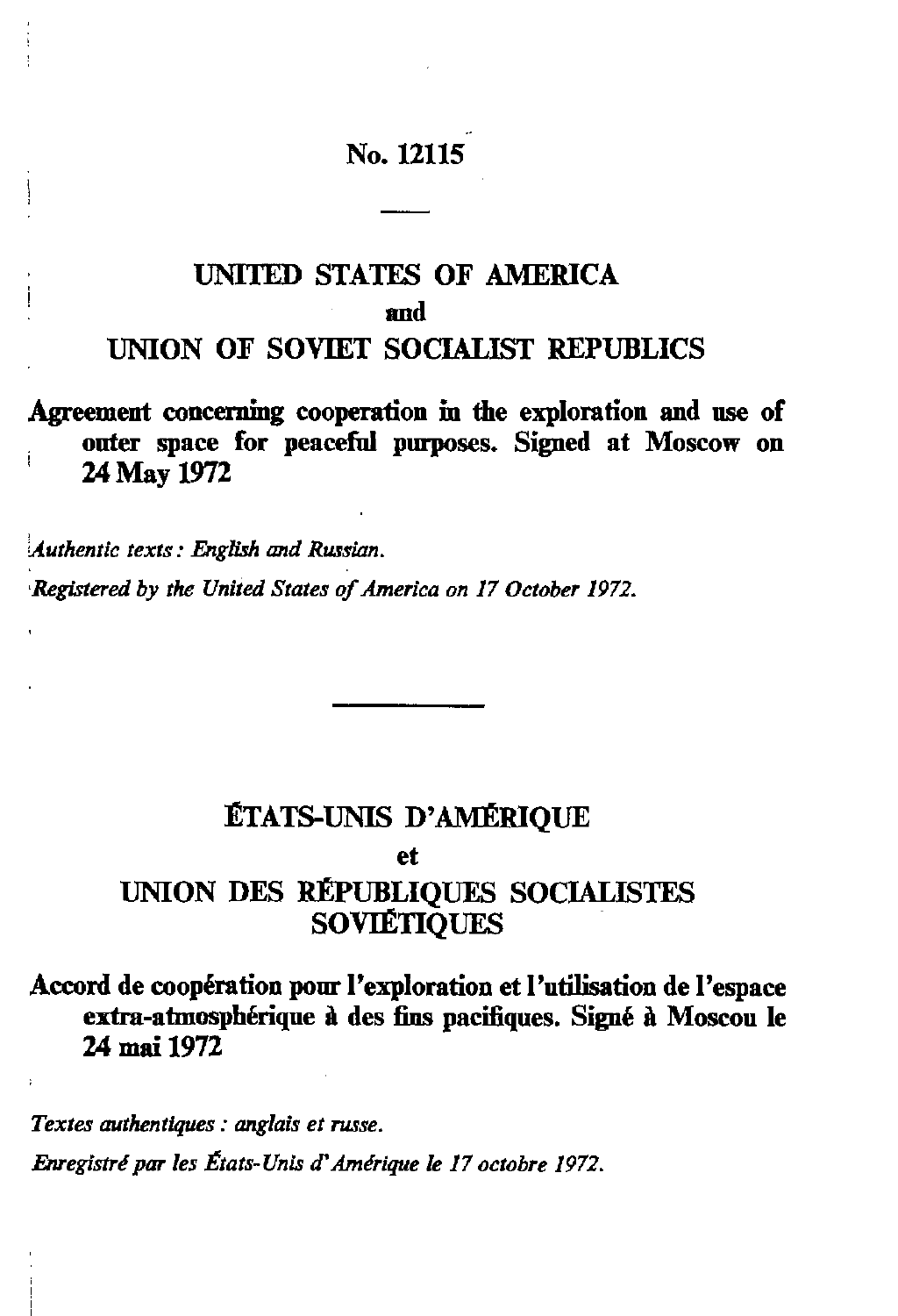AGREEMENT1 BETWEEN THE UNITED STATES OF AMERICA AND THE UNION OF SOVIET SOCIALIST REPUBLICS CONCERNING COOPERATION IN THE EX PLORATION AND USE OF OUTER SPACE FOR PEACE FUL PURPOSES

The United States of America and the Union of Soviet Socialist Republics;

Considering the role which the USA and the USSR play in the exploration and use of outer space for peaceful purposes;

Striving for a further expansion of cooperation between the USA and the USSR in the exploration and use of outer space for peaceful purposes;

Noting the positive cooperation which the parties have already experienced in this area;

Desiring to make the results of scientific research gained from the explora tion and use of outer space for peaceful purposes available for the benefit of the peoples of the two countries and of all peoples of the world ;

Taking into consideration the provisions of the Treaty on principles governing the activities of States in the exploration and use of outer space, including the moon and other celestial bodies,<sup>2</sup> as well as the Agreement on the rescue of astronauts, the return of astronauts, and the return of objects launched into outer space;3

In accordance with the Agreement between the United States of America and the Union of Soviet Socialist Republics on exchanges and cooperation in scientific, technical, educational, cultural, and other fields, signed April 11, *1972,\** and in order to develop further the principles of mutually beneficial cooperation between the two countries ;

Have agreed as follows :

#### *Article 1*

The Parties will develop cooperation in the fields of space meteorology; study of the natural environment; exploration of near earth space, the moon and the planets; and space biology and medicine; and, in particular, will cooperate to take all appropriate measures to encourage and achieve the

No. 12115

<sup>&</sup>lt;sup>1</sup> Came into force on 24 May 1972 by signature, in accordance with article 6.

<sup>3</sup> United Nations, *Treaty Series,* vol. 610, p. 205.

<sup>3</sup>*Ibid., vol* 672, p. 119.

<sup>\*</sup> *Ibid.,* vol. 852, No. I-I2212.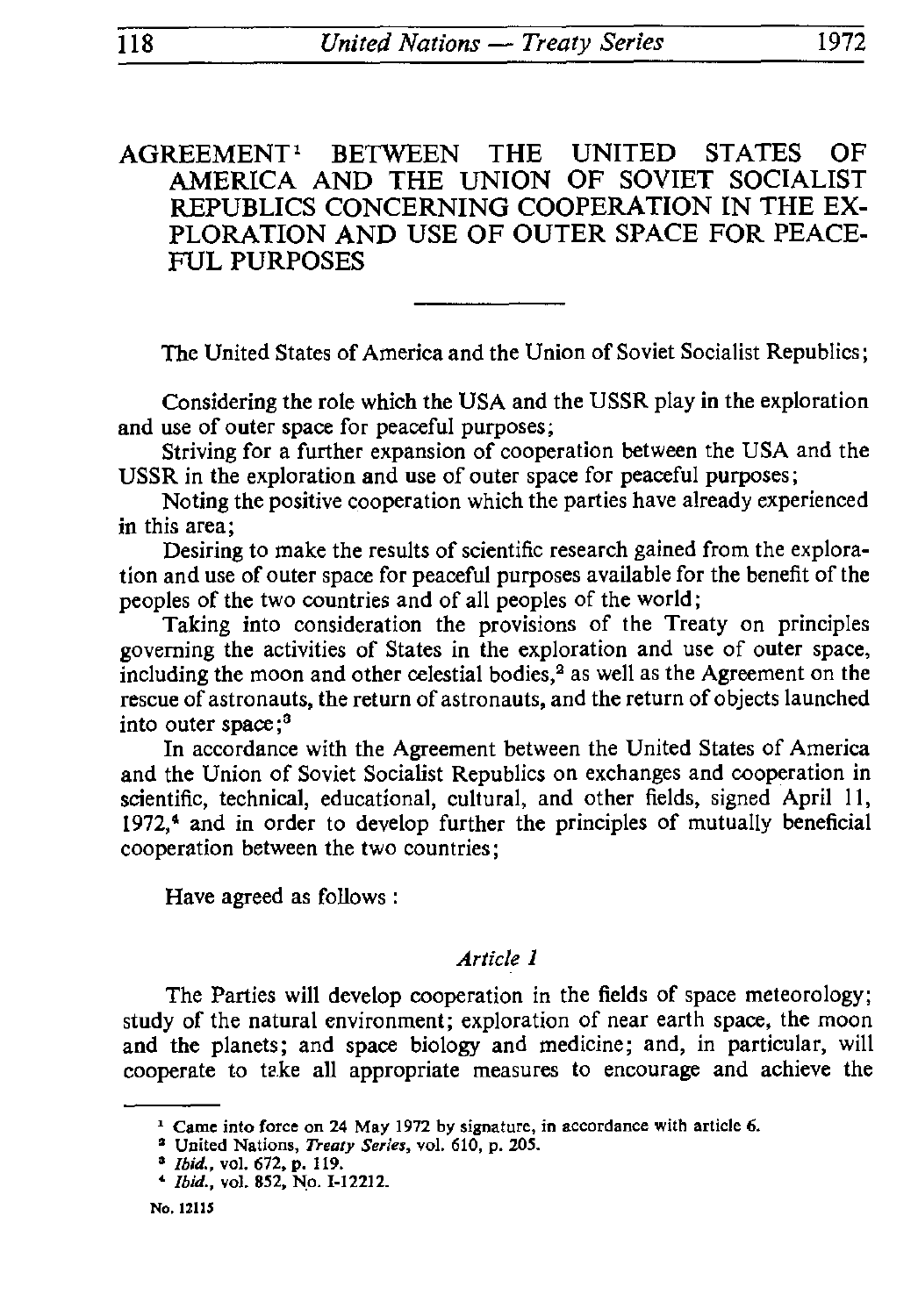fulfilment of the Summary of Results of Discussion on Space Cooperation Between the US National Aeronautics and Space Administration and the Academy of Sciences of the USSR dated January 21, 1971.\*

#### *Article 2*

The Parties will carry out such cooperation by means of mutual exchanges of scientific information and delegations, through meetings of scientists and specialists of both countries, and also in such other ways as may be mutually agreed. Joint working groups may be created for the development and imple mentation of appropriate programs of cooperation.

#### *Article 3*

The Parties have agreed to carry out projects for developing compatible rendezvous and docking systems of United States and Soviet manned spacecraft and stations in order to enhance the safety of manned flight in space and to provide the opportunity for conducting joint scientific experiments in the future. It is planned that the first experimental flight to test these systems be conducted during 1975, envisaging the docking of a United States Apollo-type spacecraft and a Soviet Soyuz-type spacecraft with visits of astronauts in each other's spacecraft. The implementation of these projects will be carried out on the basis of principles and procedures which will be developed in accordance with the summary of results of the meeting between representatives of the US National Aeronautics and Space Administration and the USSR Academy of Sciences on the question of developing compatible systems for rendezvous and docking of manned spacecraft and space stations of the USA and the USSR dated April 6, 1972.\*

#### *Article 4*

The Parties will encourage international efforts to resolve problems of international law in the exploration and use of outer space for peaceful purposes with the aim of strengthening the legal order in space and further developing international space law and will cooperate in this field.

<sup>\*</sup> Not printed.